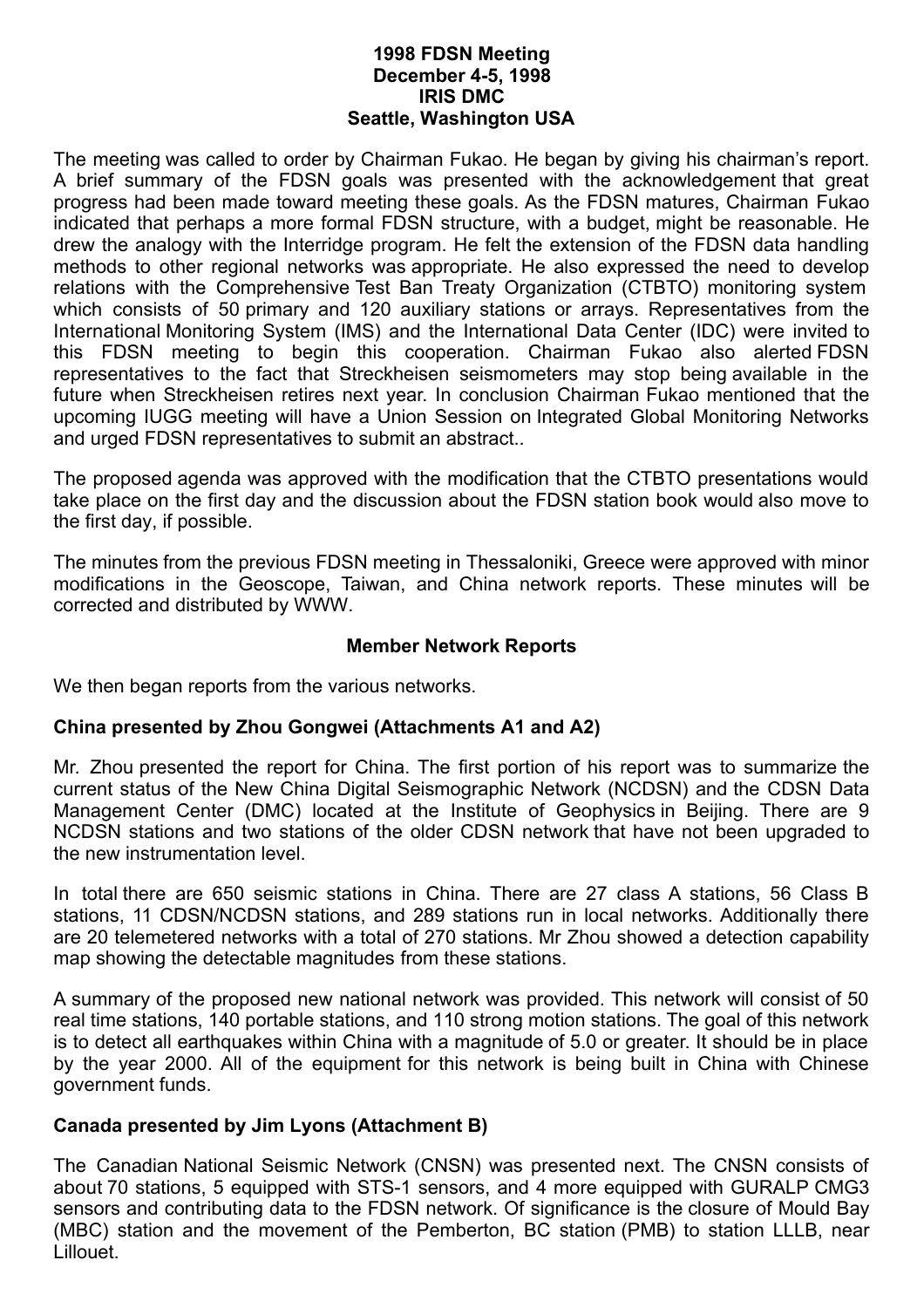The CNSN data are available by autoDRM and they have serviced several hundred autoDRM requests to non-CTBT users.

# **Chile presented by Jaime Campos**

The University of Chile has installed or plans to install 5 new broadband stations next year.

# **GEOFON presented by Winfried Hanka (Attachment C)**

Since the last FDSN meeting GEOFON has installed stations in Greenland, Nicaragua, the Amazon Basin, Siberia, Chile and Namibia to enhance global coverage. In Europe stations in St. Petersburg, Portugal, Spain and Cyprus were installed and station HLG in the Baltic Sea was closed. Hanka highlighted many near real time GEOFON stations in Europe.

The GEOFON Data Center recently lost a key employee and will not be able to offer its data distribution services as it has in the past. For the short term GEOFON will distribute their data to the IRIS DMC and the IRIS DMC will generate customized SEED for users.

# **GEOSCOPE presented by Genevieve Roult (Attachment D)**

GEOSCOPE now has 29 operational stations. 26 of these are actual GEOSCOPE stations and 3 stations are cooperating stations. There are a total of 12 stations with continuous VBB data. Station WUS in China is now equipped with an INMARSAT terminal.

GEOSCOPE always keeps its station book current,

Transfer functions are available on-line and can be used as input to evalresp. Geoscope recommends that evalresp be modified so that values are only plotted to Nyquist.

They produce noise estimates using the NEST application and these noise curves are available on-line over the WWW.

Geoscope CDROMs now only hold 10 days of data and they intend to go to DVD for further distribution.

# **IRIS GSN presented by Rhett Butler (Attachment E)**

IRIS has completed 8 new station installations since the last FDSN meeting. They presently have plans to install stations in Hawaii, RSSD in South Dakota, Chile, Northwestern Brazil, Gabon, Midway, Raoul island.

Butler mentioned that the GSN no longer puts boreholes on small atolls since they only see 5 to 10 decibel reduction in the noise level in boreholes. Butler presented a summary of various GSN installations, showing borehole sites, those equipped with high frequency sensors and those that are IMS sites.

Butler reminded the FDSN that IRIS has a major portable instrumentation program in PASSCAL and that perhaps the FDSN has a role to play in dealing with data from portable instruments.

Bob Hutt from the USGS gave a brief review of the GTSN mentioning the changes AFTAC envisions in the future.

# **MEDNET presented by Salvatore Mazza (Attachment F)**

All MEDNET stations are connected by modem using a satellite phone in some cases. There are 4 stations installed in Sicily and approximately 7 in the rest of Italy. MEDNET has made arrangements to begin receiving data from the Italian national power network seismic stations.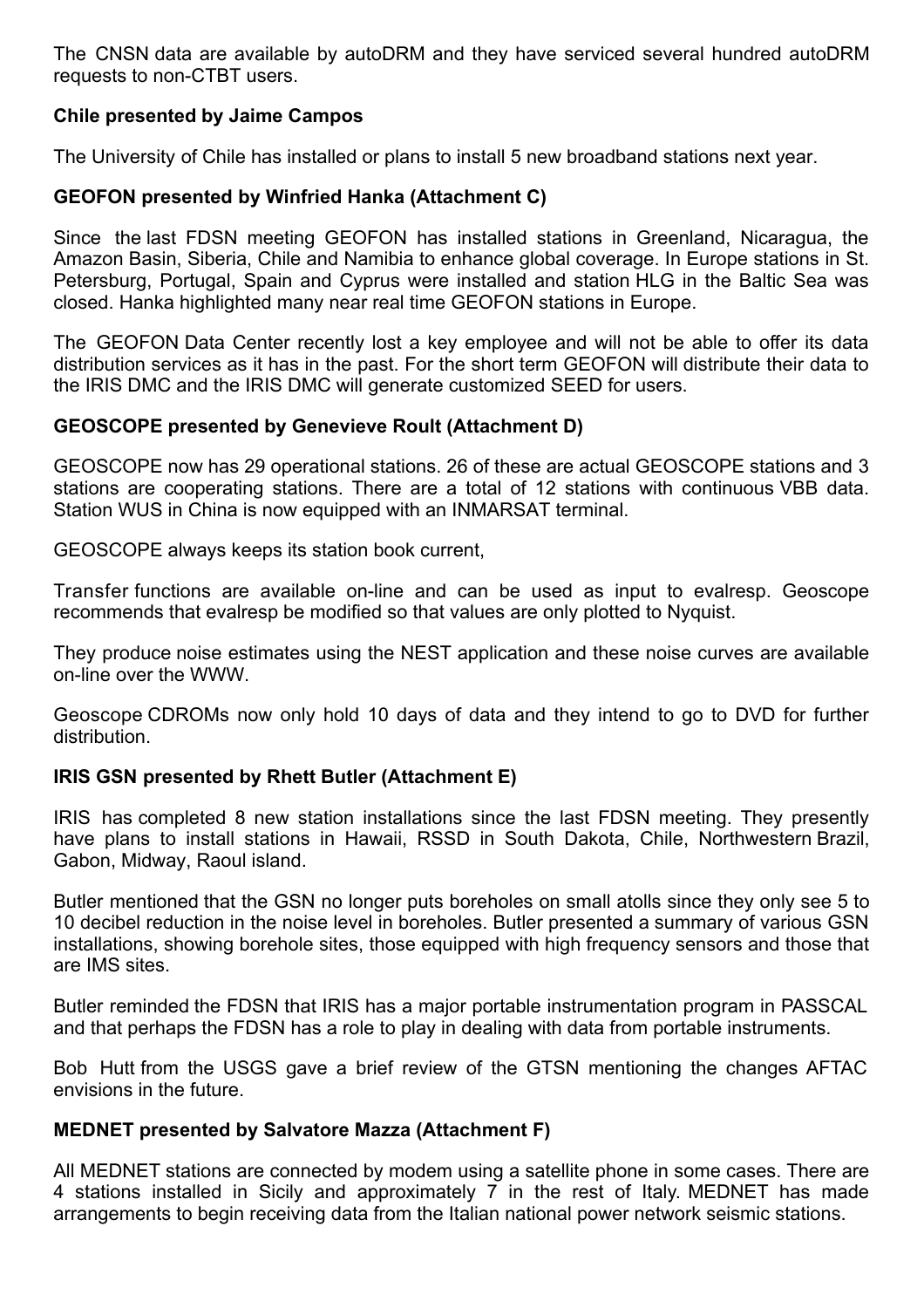The Algerian and Albanian stations are now closed They have 2 stations in Antarctica. The data center is now using a new SEED writer they obtained from GEOFON. For political reasons MEDNET does restrict data from the two stations BGY and VSL.

# **Pacific 21 presented by Seiji Tsuboi (Attachment G)**

Tsuboi mentioned that Pacific 21 has 56 stations in the FDSN station inventory, and 10 of these stations are in the FDSN network. Of the stations listed in the inventory 47 are existing stations, 6 are planned.

Pacific 21 consists of three groups. The Japanese Science and Technology Agency (STA) has two networks. The first is the SuperPlume network consisting of stations primarily on Pacific Islands, the second is FREESIA network of very broadband stations on the four main islands of Japan. The third component of Pacific 21 is the Ocean Hemisphere Project of ERI.

ERI installed two new stations since the last FDSN meeting, one in Korea and one in Indonesia.

Shingo Watada gave a demonstration of a new method developed by ERI/OHP that uses the Remote Method Invocation (RMI) protocol and JAVA to provide access to the three Pacific 21 data centers in a seamless manner.

## **Taiwan presented by Honn Kao (Attachment H)**

The Broadband Array in Taiwan for Seismology (BATS) now has 11 operating stations. There are two more stations in the process of being installed and two more stations are planned. Three of the stations use STS-1 sensors and the remainder use STS-2 sensors. Most of the stations use REFTEK data loggers.

## **USNSN presented by Kaye Shedlock (Attachment I)**

At the present time the USNSN is generating about 0.5 gigabytes per day. The network is distributing the data through the IRIS DMC in SEED format. Alternatively data are available in near real time via an autoDRM interface. As of the FDSN meeting, data for April and May of 1998 were just beginning to be sent to IRIS for distribution.

The maintenance of the dataless SEED volumes is going to be transferred to Albuquerque in the near future. At that time ASL will assume the responsibility for the generation of the dataless SEED volumes. Waveform data in miniSEED format will flow directly from the NEIC to the IRIS DMC.

## **Israel presented by Winfried Hanka**

Hanka briefly indicated that he knew that 9 broadband stations were operating in Israel, some with the cooperation of Geofone.

## **Comprehensive Test Ban Treaty Organization presented by Sergio Barrientos. (Attachment J)**

Barrientos began by showing the organizational chart of the Prepatory Commission.

A fairly complete summary of the CTBTO in Vienna was presented by Barrietnos. He indicated that in its final form the International Monitoring System (IMS) will consist of 50 primary seismic stations, 120 auxiliary seismic stations, 11 hydroacoustic stations of which five will be T-phase stations, 80 radionuclide stations, and 60 infrasound stations.

Of the 50 primary stations, 30 will be array stations, 19 will be 3 component stations and the nature of the final stations is still to be determined.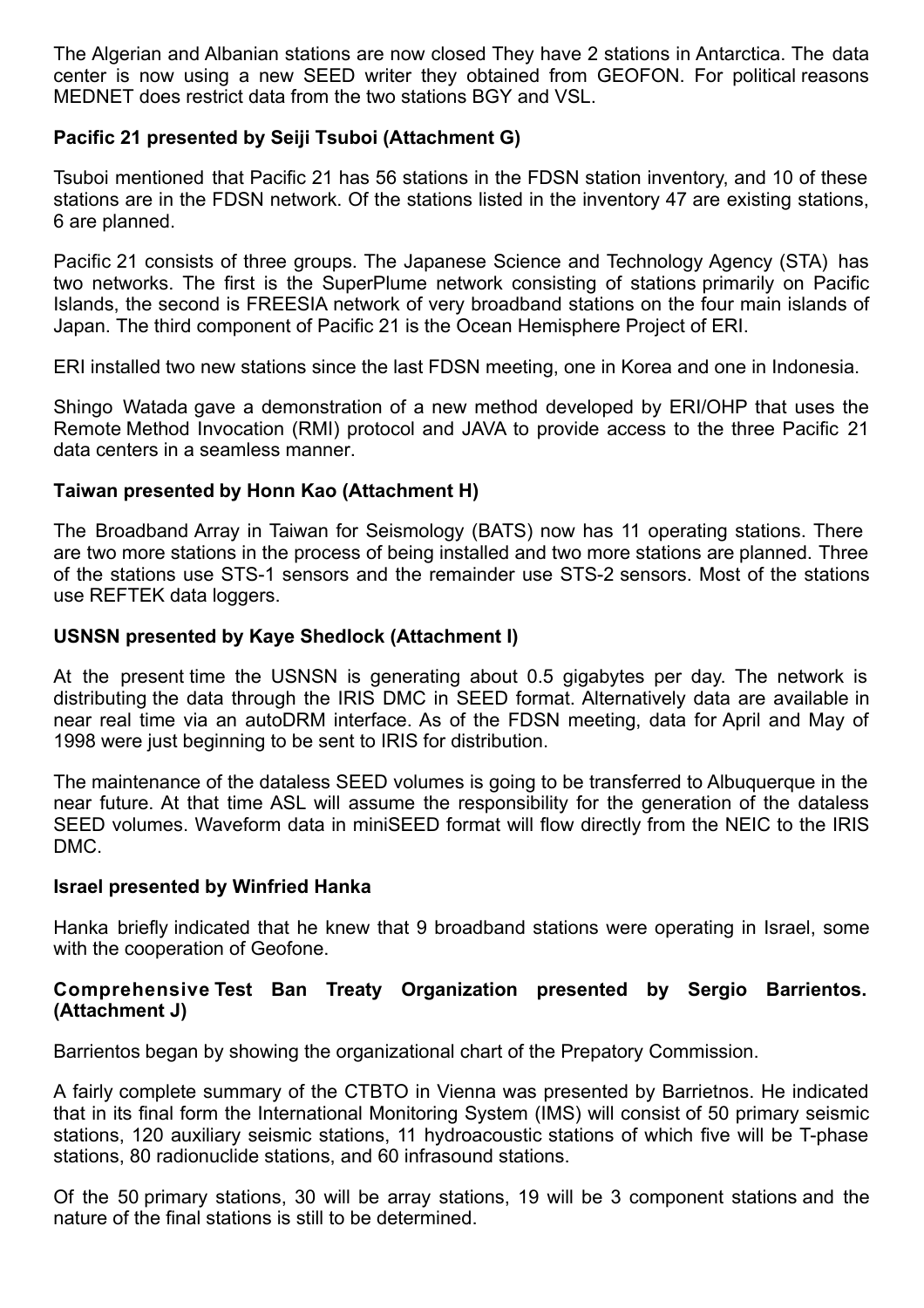Of the 120 auxiliary stations, 7 will be arrays, 112 will be 3 component stations and 1 is still to be determined.

After the summary by Barrientos, Gerardo Suarez began discussing the importance of the auxiliary network in terms of the IMS network. Of the 120 auxiliary stations, 90 are part of existing parent networks, and 60 of these are part of the FDSN member networks. Auxiliary stations can become primary in case of failure of a primary. Data availability for primary stations must be 90% or higher and for new stations it must be 97% or higher.

Suarez highlighted several areas of mutual interest between the IMS and the FDSN. There must be direct and fluid communication between parent networks and the IMS. There must be nonintrusive communication, via VSAT, for command and control functions. There must be authentication of the data. IMS and the FDSN should explore mechanisms to improve data availability and host technical training programs for local operators.

The IMS has several tasks to accomplish, including

- Build 14 new auxiliary stations
- Install a VSAT link to Vienna
- Supply additional power to stations for VSAT
- Implement data authentication
- Upgrade stations to hold a seven day buffer
- Upgrade specification to meet specification

Suarez liked the idea of inserting a PC between the DAS and the VSAT circuit. He mentioned that this is a very non-intrusive approach.

# **ORFEUS Data Center presented by Bernard Dost**

Bernard Dost presented the ORFEUS Data Center presentation. He indicated that ORFEUS now has 19 CDROMs covering data before 1993. There will soon be an additional 6 CDROMs containing data for the year 1993. The data for 1994 are on-line and available and they already have 1998 data on-line.

ORFEUS working groups are quite active. They hosted an ORFEUS Working Group meeting at the Quanterra Working Group Meeting in Prague.

ORFEUS proposes that there should be a joint working group between ORFEUS and the FDSN on instrumentation.

# **IRIS Data Management Center presented by Tim Ahern (Attachment K)**

Tim Ahern presented a brief summary showing the amount of data at the IRIS DMC that is from IRIS and/or FDSN data sources. Of about 7.5 terabytes of data at the IRIS DMC, about 1.5 terabytes are from non-IRIS FDSN sources.

The IRIS DMC continues to develop and support a variety of software that is used by the FDSN and others. These include rdseed, verseed, evalresp, relish, POD, WEED and the Net\_DC software. These programs can be found at [ftp.iris.washington.edu](ftp://ftp.iris.washington.edu/) in ~ftp/pub/programs.

The IRIS DMC has a variety of user request tools. These include email-based tools such as

• WEED, BREQ FAST, NetDC and XRETRIEVE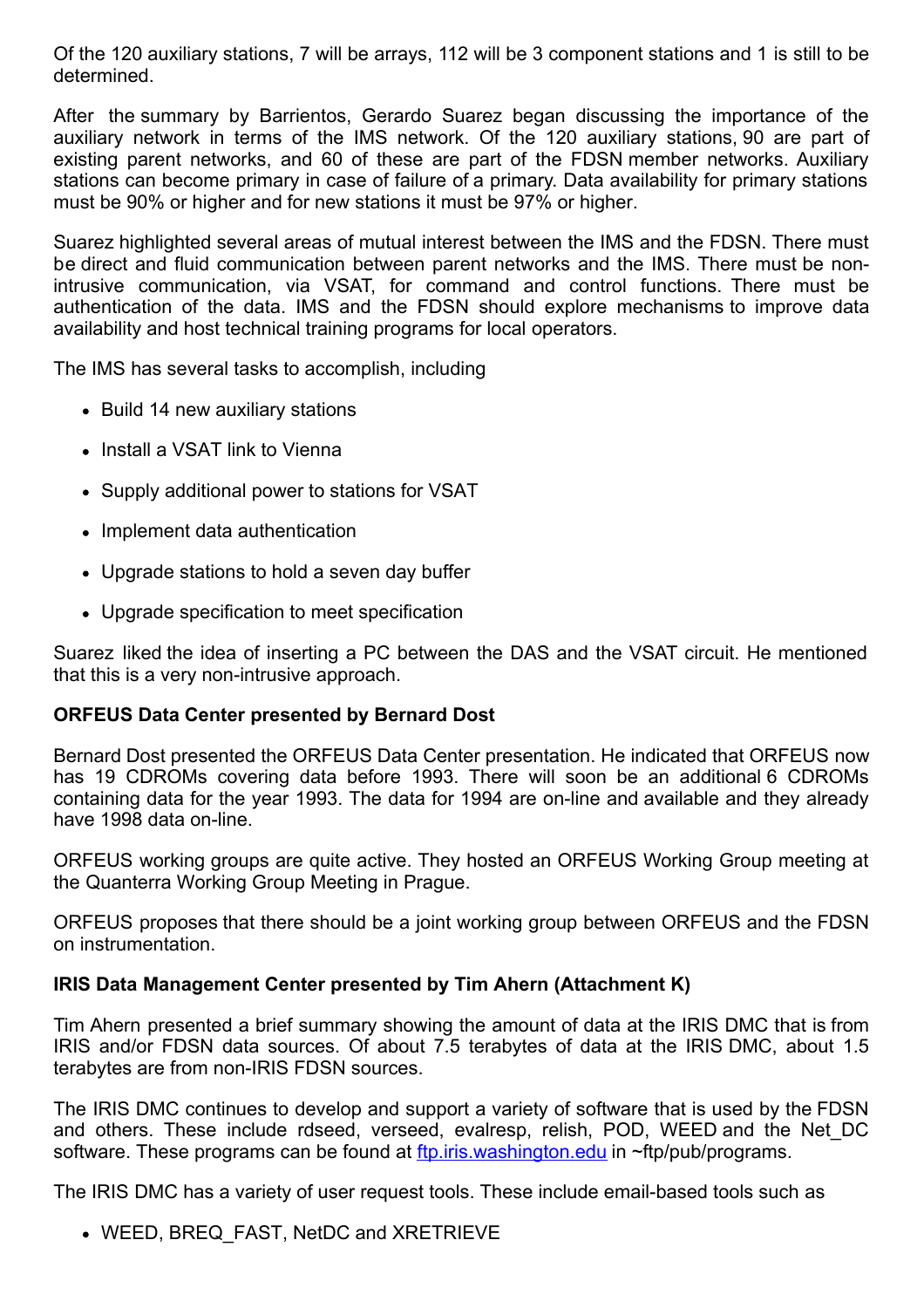As well as WWW based tools such as

- WebWEED, WILBER, WebRequest and
- SeismiQuery

Which is a WWW based tool that provides information from the Oracle Database maintained at the IRIS DMC.

The IRIS DMC anticipates shipping over 35,000 data shipments this year, about 7,500 of these are for customized data volumes from the mass storage systems and the rest are shipments of FARM products or about 10,000 direct accesses of data in SEED volumes stored in the FARM or the SPYDER® datasets. Roughly 14.5% of all IRIS DMC data shipments were sent to seismologists outside the United States. The countries that most often access data from IRIS are Great Britain, Italy, Greece, Taiwan, France and Russia. More than 2500 data shipments were made to the international seismology community in 1998.

The DMC distributes a large amount of data that originates from FDSN networks. Canadian data and Italian (MEDNET) data were requested about 1500 times during the past 3 years.

# **International Data Center of the CTBTO presented by Steve Bratt (Attachment L)**

Steve Bratt highlighted aspects of the Global Communications Infrastructure (GCI) during his presentation. About 2/3 of the IMS data will reach the IDC in Vienna through the GCI and 1/3 by other means. Data from US, Canada, France, Russia will be forwarded to Vienna by the National Data Centers of those countries. The VSAT hardware is very small and normally uses 85 watts of power. In some remote areas it may require 150 watts.

The IDC is going to use only two data formats. Continuous data will be transmitted over satellite using CD-1 format using TCP/IP. This will continue through 1999. After that the CTBTO will go to a system that uses acknowledgement of frames sent in UDP/Multicast. The latter format is known as CD-2.

Segmented data from auxiliary stations will be accessed using IMS1.0 format, more commonly known as autoDRM format.

There is a task leader to determine how data should be distributed to the outside world.

# **Continued FDSN Business**

General discussion related to the CTBTO continued in the general business meeting. It was determined that the FDSN should establish a new working group related to coordinating the activities of the FDSN and the CTBTO. It was decided to defer the membership of this working group until the second business meeting.

The TERMS of REFERENCE for the FDSN were modified at the Thessaloniki meeting. Copies of the revised Terms of Reference were distributed and were adopted at this meeting.

The general business meeting was then adjourned in order to allow the Working Groups to meet.

#### **December 5, 1998 Reports of the Working Groups**

# **Working Group I — Station Siting and Attachment M) presented by Montagner**

It was recommended that the chair of the FDSN should write to the IMS to ask if they would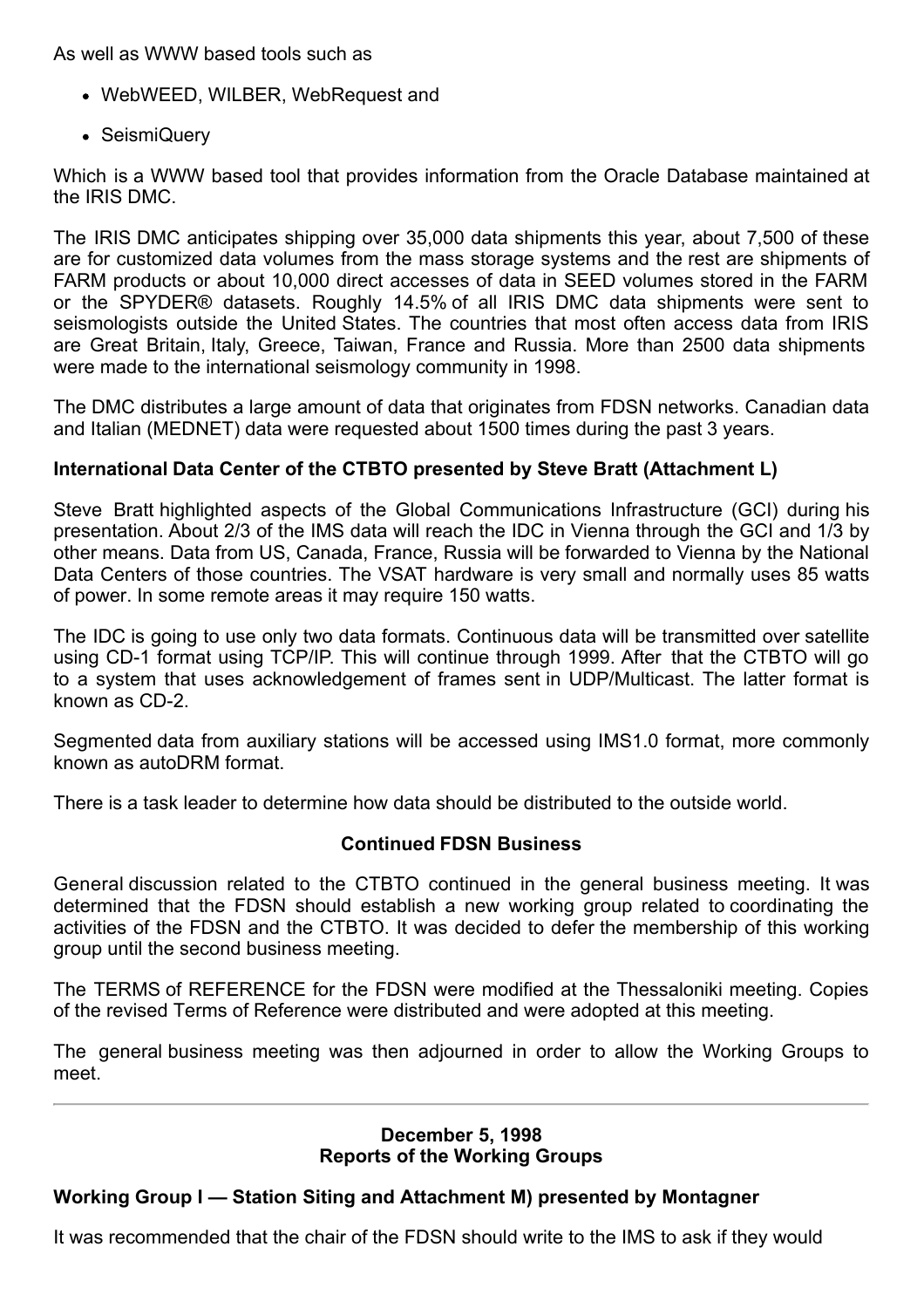become a member of the FDSN.

It was determined that the station inventory list should include the network code as a column in the list. The list of all the network codes should appear at the end of the inventory.

A total of 21 stations were added to the FDSN network.

It was recommended that each Working Group should create its own website.

Related to instrumentation , it was decided that the FDSN needed to clearly understand IMS equipment specifications. It was also thought that the ORFEUS and FDSN Instrumentation working groups should be coordinated.

# **Working Group II — Data Exchange and Formats presented by Bernard Dost**

The Networked Data Center (NetDC) was discussed. Dost explained that it was basically a communication protocol between data centers. There is presently an experimental system working between the Northern California Earthquake Data Center at UC Berkeley and the IRIS DMC. Early in 1999, NetDC will be installed at ORFEUS and Geoscope. A report will be presented at Birmingham giving the results of the experiment.

A new Polynomial blockette for representing the response of non-linear systems was presented and open for comments. If no comments are received by January 15, 1999 then the blockette will be adopted.

IRIS presented a method for correcting time information in data that were already archived. Again this approach is open for comments until January 15, 1999. If no comments are received by then the approach will be adopted.

It was agreed that the Network Code could be upper or lower case. However, uppercase is always preferred.

The use of Frequency, Amplitude, and Phase for response information is still discouraged.

## **Working Group III — Software Coordination presented by Tim Ahern**

This was the first meeting of this working group. Brief discussions took place about object oriented and CORBA frameworks as being considered by IRIS. It is felt that FDSN input and guidance in specific areas would be very fruitful

- The Business Model, the interrelationships between processes and data
- The Seismic Classes
- The need for a variety of CORBA services

It was mentioned that the EGS in the Hague in April 1999 will have a session devoted to software issues.

The Ocean Hemisphere's Project (OHP) Data Center at the University of Tokyo is using JAVA and Remote Method Invocation (RMI) to network data centers together within Japan. It was felt that this is an interesting approach and the FDSN should stay informed of activities in this area.

# **Other FDSN Business**

The FDSN formed a working group on Coordination with the CTBT. Its purpose is to share information between the two organizations and also to act as a formal point of contact.

Jim Lyons of Canada was appointed as the Chair of this Working Group. It's name is FDSN Working Group IV, Working Group for CTBT Coordination.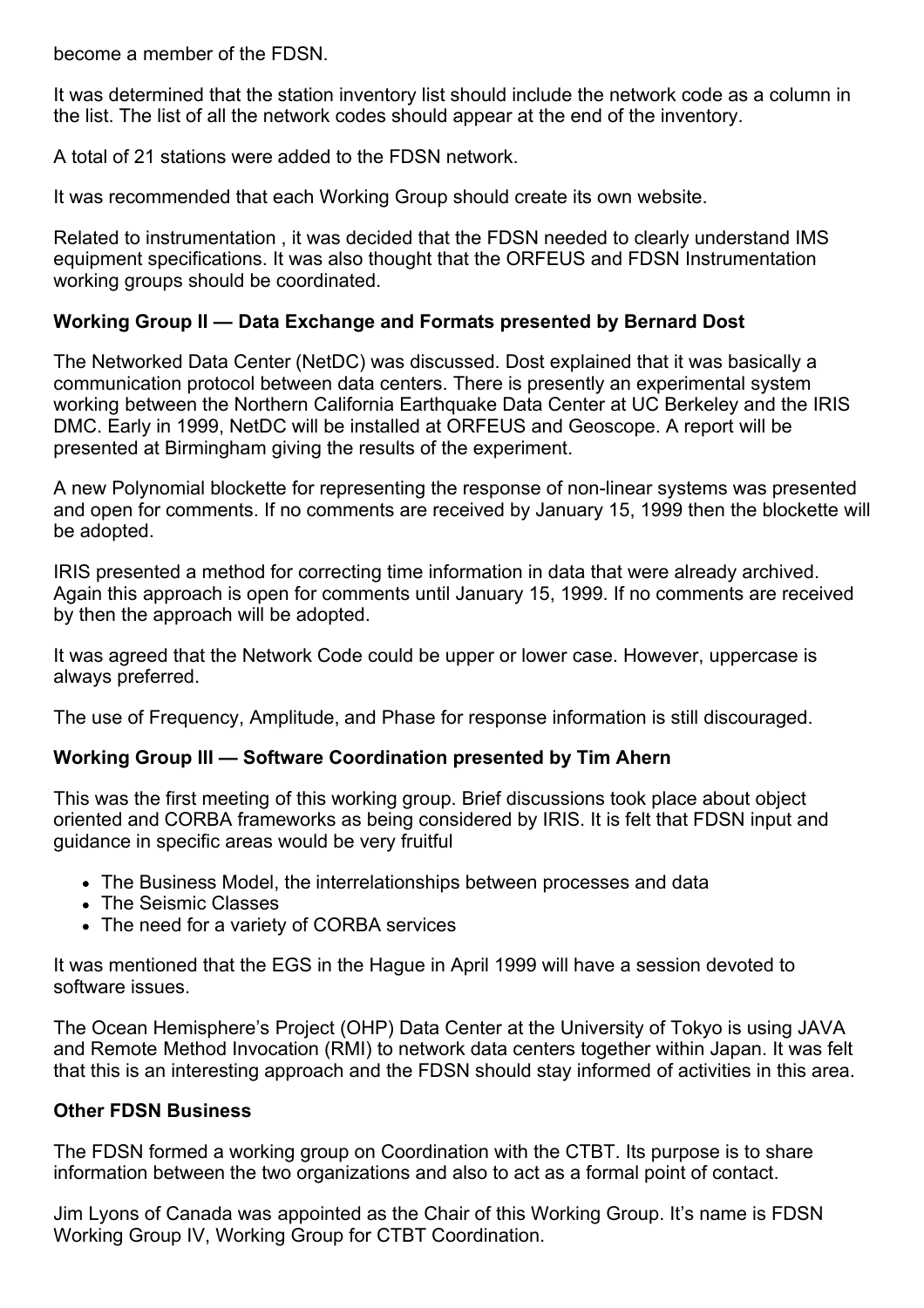Members of WG IV include

- Jim Lyons Canada (Chair)
- Rhett Butler, IRIS USA
- Winfried Hanka, Geofone, Germany
- Steve Bratt, CTBTO, UN
- Sergio Barrientos, CTBTO, UN
- Bernard Dost, ORFEUS, Netherlands
- Tim Ahern, IRIS USA
- Genevieve Roult, Geoscope France
- Seiji Tsuboi, Pacific-21, Japan
- Kay Shedlock, USGS USA

## **ISC Report presented by Ray Willeman (Attachment N)**

The International Seismological Centre (ISC) was represented at the meeting by Dr. Ray Willeman, the new ISC director. A summary of the ISC is attached as an appendix to these minutes. Willeman briefly described the organization of the ISC and discussed the various ISC products. He indicated that they currently use the Jeffrey-Bullen tables for travel times.

## **H2O Report presented by Rhett Butler**

Rhett Butler gave a brief report on the H2O project. He indicated that seismic data had been recorded briefly by this system but a malfunction now necessitates a repair trip to the H2O site that is scheduled for the fall of 1999.

Discussion then turned to possible new members of the FDSN. The following list resulted from that discussion.

- Iran, IIEES and Geophysical Institute
- Japan, Kiban
- Greece
- Spain, PTS
- AFTAC
- DASE with Caristan as the contact
- British Geological Survey
- Kazakhstan
- Kyrgystan

It was decided to have the next meeting in Birmingham, England in conjunction with the IUGG. If possible the meetings will be early in the second week (such as Monday) and later in the second week (preferably Tuesday). It was felt that evening meetings would work well.

The FDSN meeting was adjourned by the Chairman, Yoshio Fukao.

Respectfully submitted

Tim Ahern

FDSN Secretary

Additional Attachments:

Other Network Reports

Czech national Seismic Network Attachment O

Polish National Network Attachment P